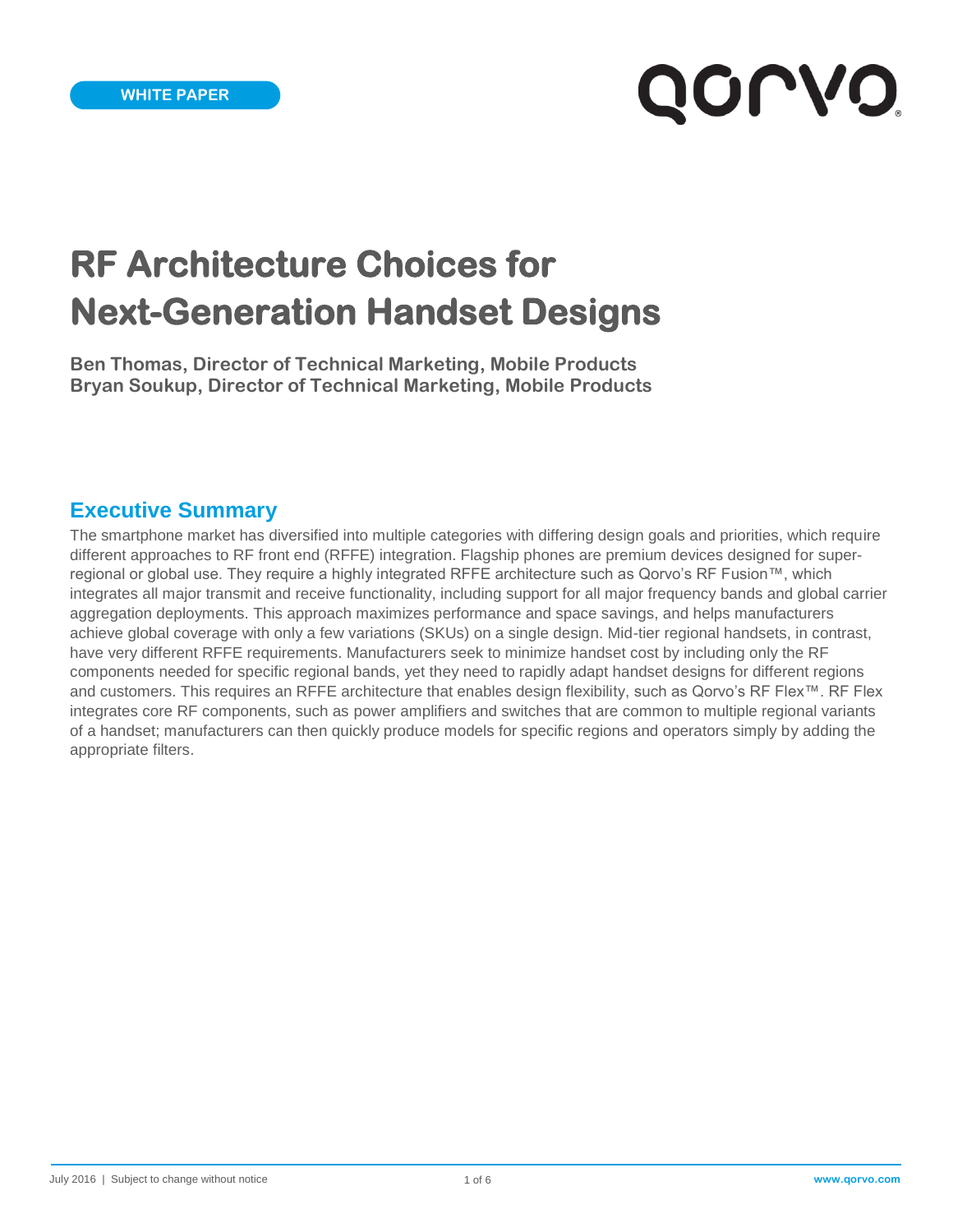# QOLVO

## **Introduction**

#### **The Challenges of Carrier Aggregation**

Today, advanced packaging techniques make it possible to combine multiple RFFE components into integrated modules that help smartphone manufacturers accelerate the design and manufacture of new handsets. However, not all smartphones have the same RFFE integration requirements; the smartphone market has diversified into several categories with differing design goals and priorities. This raises the question: what is the right level of RFFE integration and the best integration approach for each category of smartphone?

Today, two of the key smartphone categories are flagship phones designed for super-regional or global use, and mid-tier and entry-level handsets for regional use. These two categories have distinctly different design priorities, price points and development timelines.



**Flagship phones** are premium, high-performance designs that are typically launched and marketed worldwide, retailing at a price of \$500 or more. Though relatively few flagship phones exist, they account for a large proportion of worldwide handset revenue, and their number is growing.

Flagship phones are designed to enable global use with only a few variations (SKUs) on a single design. Each SKU includes substantial RF content to support multiple networks and international use, typically supporting 6 modes and 15+ LTE bands. To provide the fastest data rates, today's flagship phones also include Category 6+ modems, and support downlink and uplink carrier aggregation (CA).

For manufacturers of flagship phones, limiting the number of SKUs offers the key benefit of reducing complexity in manufacturing and inventory management. Flagship phones have relatively long product cycles: the RF design requirements for flagship phones are typically fixed 12-18 months before product release.



#### **Mid-tier and entry-level regional**

**handsets**, in contrast, are designed for regional use with some roaming capabilities. Many models exist, from many manufacturers, and handsets retail for less than \$500. This highly competitive market segment accounts for the largest proportion of global volume and is growing faster than other segments as pricesensitive consumers transition from 2G and 3G phones to 4G LTE handsets, especially in markets such as China.

Because mid-tier phones are designed for regional use, manufacturers seek to minimize handset cost by including only the RF components needed for specific

regional bands. A typical mid-tier phone supports 5 modes and 5-8 LTE bands, and incorporates a Category 4+ modem; some models offer limited CA support, primarily for downlink CA.

Volatile market requirements, especially in China, lead to very short development timelines and the need for great design flexibility. For example, some phones are specifically designed to meet the needs of a single mobile network operator. The operator may select a contract manufacturer only 2-6 months before the handset's target release date. Because phone manufacturers don't know in advance who their customers will be, they must be able to quickly adapt their handset designs to different networks and regions.

While some manufacturers focus on domestic sales, others are striving to expand into overseas markets. Manufacturers that are seeking to increase exports are starting to include a greater number of LTE bands into their mid-tier handsets to reduce the engineering work required to develop models for new markets.

In this white paper, we discuss the differing RFFE integration requirements of these two major smartphone categories – flagship and mid-tier phones – and provide examples of RFFE architectures designed for each.

## **RFFE integration for flagship phones**

Flagship phones require and justify a very high level of RFFE integration. Manufacturers seek to attract consumers to these premium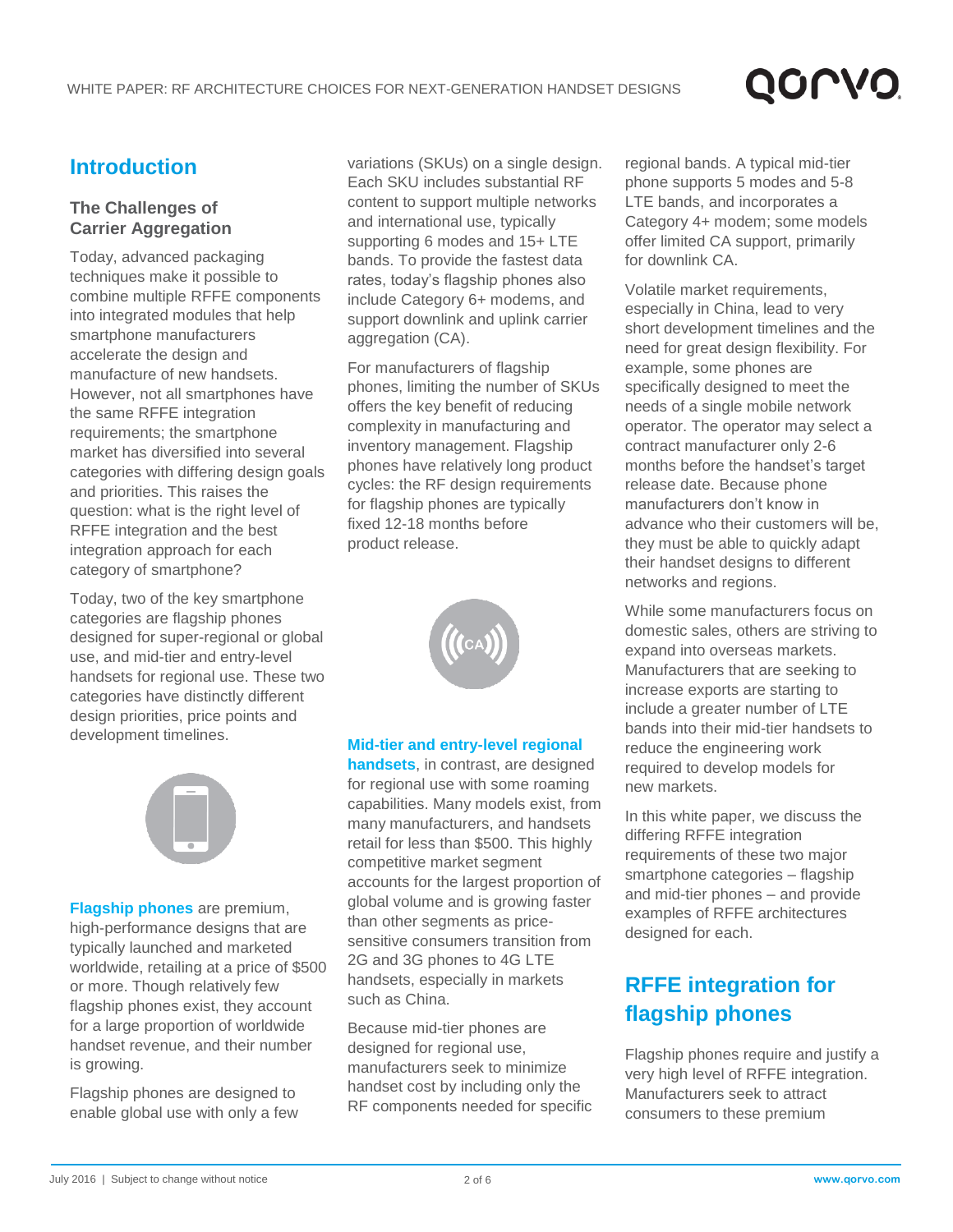## QOLVC

devices by squeezing the highest levels of functionality and performance into attractive, ultra-slim handsets. The RFFE must integrate a large number of bands to support super-regional or global use, as well as multiple uplink and downlink CA combinations for performance. Another factor driving RFFE integration is the limited space available for the RFFE within the handset, as manufacturers seek to maximize the space allocated to batteries and to include multiple antennas to improve performance.

An example of an RFFE architecture designed for flagship phones is Qorvo's RF Fusion, which incorporates all major transmit and receive functionality, including support for major frequency bands, into three compact modules covering the high-band, mid-band, and lowband regions of the spectrum. The architecture is also designed to integrate support for the rapid deployment of CA in markets worldwide. Each module integrates power amplifiers (PAs), switches, and filters. By using advanced wafer-



Because the RF requirements of flagship phones are usually determined at least a year in advance, RFFE designers can focus on integrating the maximum functionality into front-end modules with limited concerns that the requirements will change during the module's design cycle.

level packaging, RF Fusion achieves about a 30-35% space savings over discrete components.

Figure 1 shows the RF Fusion QM78064 high-band module, which supports both FDD-LTE (with an integrated Band 7 duplexer) and TDD-LTE (Bands 40 and 41), and includes a wideband B41 LowDrift™ BAW filter enabling 20 MHz + 20 MHz uplink CA. The module also

includes an antenna switch and supports both envelope tracking (ET) and average power tracking (APT) to minimize energy consumption.

This approach to RFFE integration – grouping functions into high-band, mid-band and low-band modules – offers several key advantages.

As shown in Figure 2, integration of components along each pathway increases performance by eliminating the need for on-board matching of components. This reduces matching losses for both transmit and receive by as much as 0.5 dB, which translates into lower current consumption and lower thermal load. This arrangement also ensures the most efficient use of each PA by integrating the filters for the bands within the PA's bandwidth. The improved performance of each module makes it easier to meet the manufacturer's overall performance targets for the handset.

The RF Fusion architecture also provides significant benefits for CA. This is particularly important in flagship phones, where manufacturers are rapidly adding CA support. Some aggregations that combine widely spaced bands (e.g. low-band and high-band) carry a risk of harmonic interference; a harmonic of the low band falls into the receive frequencies of the high band, potentially de-sensing the receiver. Separating these bands into different modules increases the physical isolation between them, thus reducing the possibility of harmonic interference. The architecture also helps support aggregations of closely-spaced bands and intra-band CA, because multiplexers that support specific aggregations can be incorporated into each module (the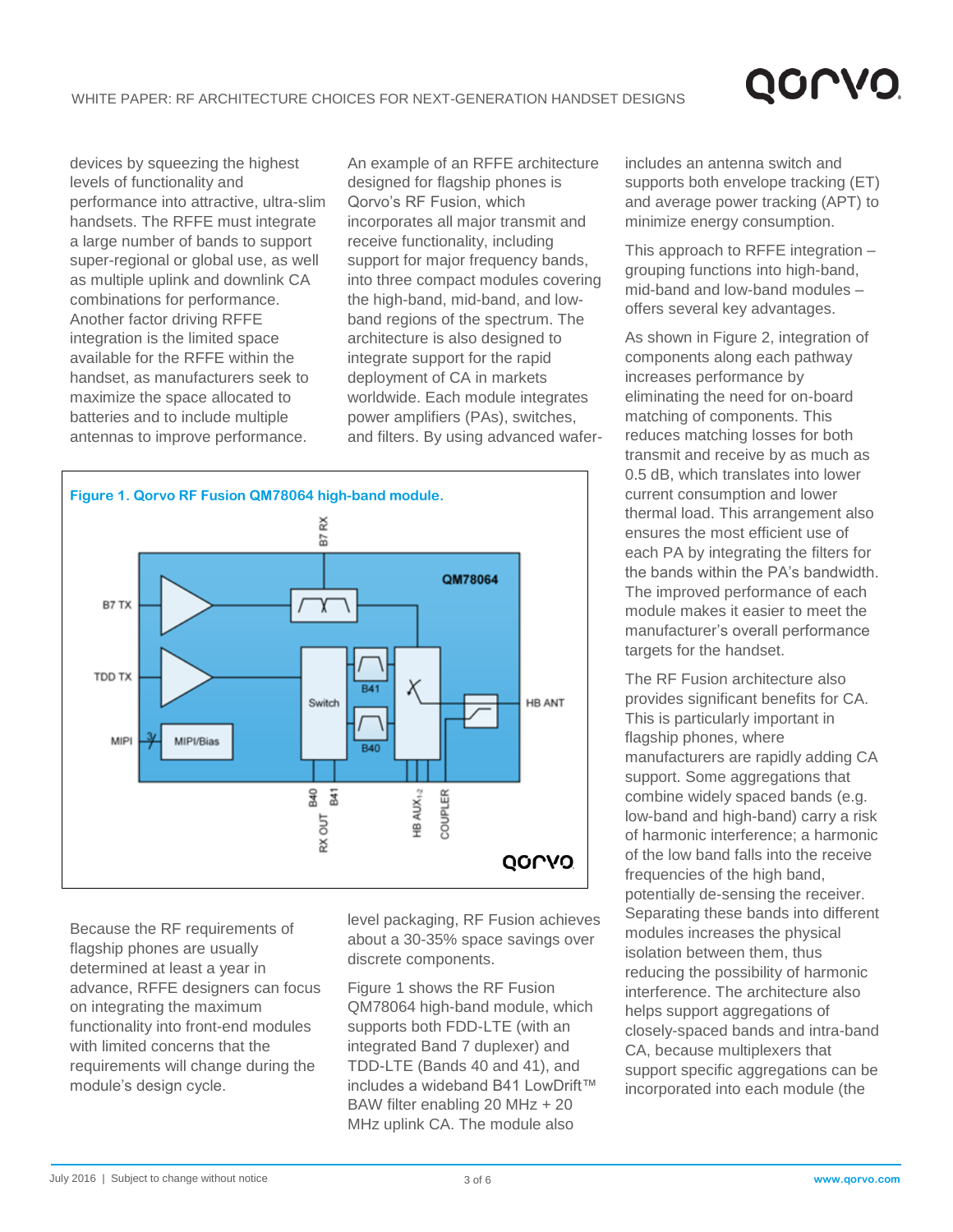

RF Fusion QM78013 mid-band module includes a quadplexer enabling B1+B3 CA, for example).

The high degree of integration in RF Fusion helps manufacturers simplify and accelerate handset design and development. Manufacturers incorporate three modules from a single source instead of having to select, match and incorporate 30 or more discrete components. This increases manufacturing yield and reduces the risk of component failure. The simplified design and improved performance reduces the risk of missing the target dates for product release and carrier non-compliance.

## **RFFE design flexibility for regional mid-tier phones**

Regional mid-tier handsets have distinctly different RFFE requirements compared to global premium handsets. Because handset price is critical in this intensely competitive market segment, manufacturers generally aim to include only the RF components that are needed for each target region or operator. Design flexibility is imperative, because manufacturers must be able to rapidly adapt handsets for different regions; they often have only a few months to develop a handset and achieve carrier compliance, and the requirements may change even during that period.

To rapidly develop handset models at minimum cost, manufacturers need to minimize the engineering

effort involved with RFFE architectures so they can quickly adapt handset designs by adding the specific bands required for each region or operator. Typically, manufacturers want to use a single printed circuit board (PCB) layout that can be used to produce multiple SKUs by adding different RF components.

**QOLVI** 

The requirements of these mid-tier handsets call for an RFFE integration approach that differs from the approach used for flagship handsets. Qorvo's RF Flex is an example of this approach, which offers a broad portfolio of modules designed to provide manufacturers of mid-tier smartphones with the flexibility to quickly produce different models.

Each RF Flex module integrates core RF components that are common to multiple regional variants of a handset. Today, these components are typically PAs and switches. Manufacturers can then quickly produce regional handset variants by adding the filters required for specific operator networks and regions.

RF Flex provides design flexibility for manufacturers, and enables them to minimize handset cost by including only the required RF components. At the same time, this approach applies integration where it makes sense, to achieve benefits such as space savings and simplified design.

The RF Flex architecture is also scalable, which is particularly valuable to manufacturers who are seeking to expand internationally; they can design a model for domestic use and quickly add more filters to support the bands used in other countries.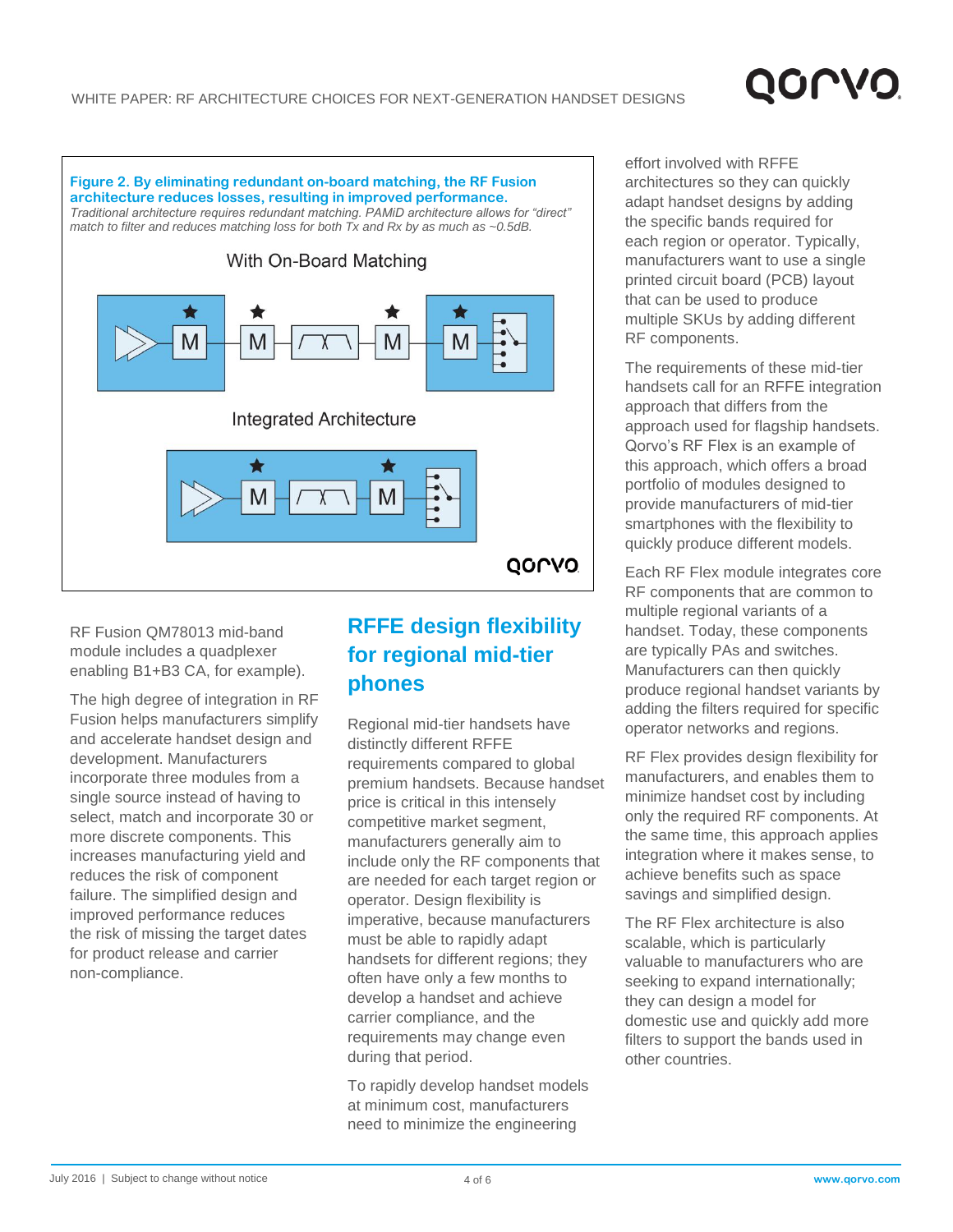# QOLV

#### **Figure 3. Scenario illustrating how the RF Flex architecture enables design flexibility.**

**Scenario 1** *A manufacturer designs a mid-tier handset using the RF5422 multi-band PA module and RF5228 advanced transmit module. The RF5422 provides all necessary 3G and 4G PA functionality; the RF5228 provides 2G support and antenna switching for all bands. For the China market, the manufacturer adds filters to support Bands 1, 3, 8, 34, 39, 40 and 41. The same design can then be scaled for European use by simply adding filters for Bands 7 and 20. The manufacturer uses the same PCB design for both regions, populating the PCB with filters as needed.*

**Scenario 2** *The RF5422 supports up to five low-frequency bands, enough to meet the needs of many mid-tier handsets. When manufacturers need to support additional low-frequency bands, they can instead use the RF5427, a low- and very-low band module that supports up to 7 bands. The RF5427 is combined with the RF5426 mid- and high-band module to provide complete band coverage. Used together, the two modules also offer the advantage of providing additional isolation to facilitate CA combinations of high and low bands.*









Scaled up for use in Europe





Baseline Mid-Tier Handset design

**RF5228**